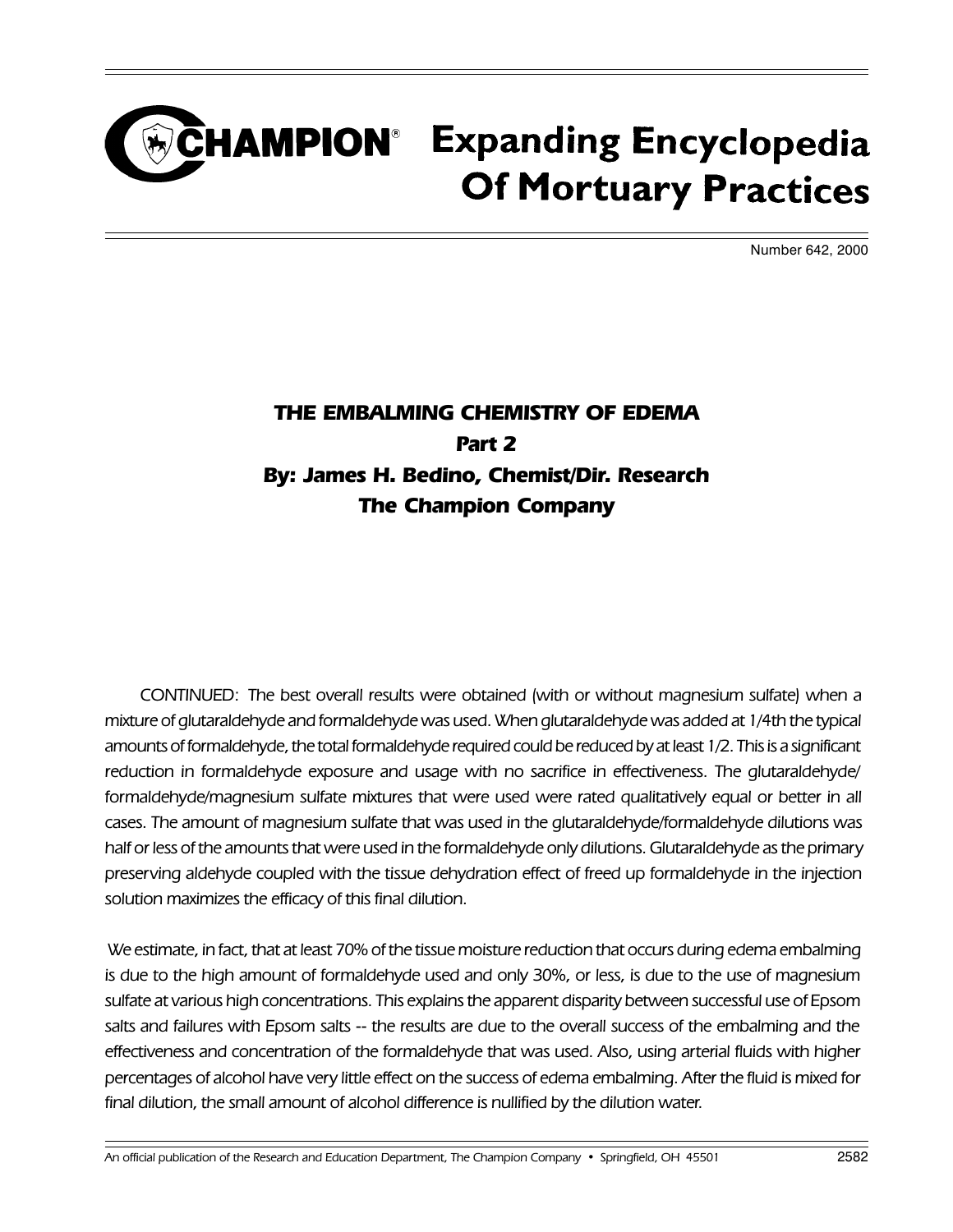Waterless embalming contributes little to the overall success of edema embalming, other than advocating the use of high concentrations of formaldehyde, which obviously is effective in the embalming treatment of edema. As stated above, the small amount of dilution water difference cannot be significant when compared to a standard final formaldehyde concentration using normal water dilution.

From observation of injections with very high concentrations of humectants, it appears, that the effect is noticeable but not significant. The use of this humectant rebound procedure is limited by the solubility and viscosity of the humectant in the final dilutions and the difficulty of injecting such a high viscosity fluid effectively. Humectant rebound effect can be noted during the embalming of normal cases if an excessive amount of humectant is used on the case. A definite mild drying effect can be observed. The quantities of humectant that must be used for this effect to occur are quire high and it is unlikely that rebound could occur with anywhere near normal usage. The amount that would be required for severe edema cases is more concentrated than is really capable of being in the final dilution or injectable. Lanolin, due to it's insolubility, does not exert this effect and, at any rate, would be uninjectable at concentrations comparable to other humectants. The humectant rebound effect exists but does not appear to be effective in the treatment of edema as a stand alone technique.

MODERN SOLUTIONS: The focus for successful embalming of edema cases in the modern age of embalming should be on highly effective chemical combinations with overall reduced exposure to chemicals that maximize the desired results.

Chemical mixtures that utilize glutaraldehyde as the primary aldehyde coupled with the use of formaldehyde as a supplemental aldehyde to effect maximum tissue dehydration in conjunction with a acid/base balanced hypertonic mixture of salts and their acid complements would derive the overall best results in edema embalming. By utilizing a complex mixture of salts that are acid/base balanced, the possibility of pH variance is minimized (in fact, the mixture can be buffered to the acidic side to accelerate embalming action), solubility is maximized and fast effective embalming occurs.

Osmotic tension is maximized as these combination salts have much higher solubility in embalming fluids (2-3 times the effective working concentrations of older Epsom salt based additives). This induces the best chance of significant secondary dilution during injection and success in edema embalming. In lieu of dilution water, a modern water soluble humectant (such as aloe-based chemicals) could be used to exert an additional hyperosmotic effect (as long as viscosity is low enough to allow injection). Combination of these chemicals and techniques would offer the best chance for success in modern edema embalming.

In regards to treatment of the cavities of edema cases, utilize a high preservative factor cavity chemical that contains little or no water (e.g. Cavity 48) and consider reaspiration necessary with reinjection of additional cavity chemical if condition of the cavity so dictates.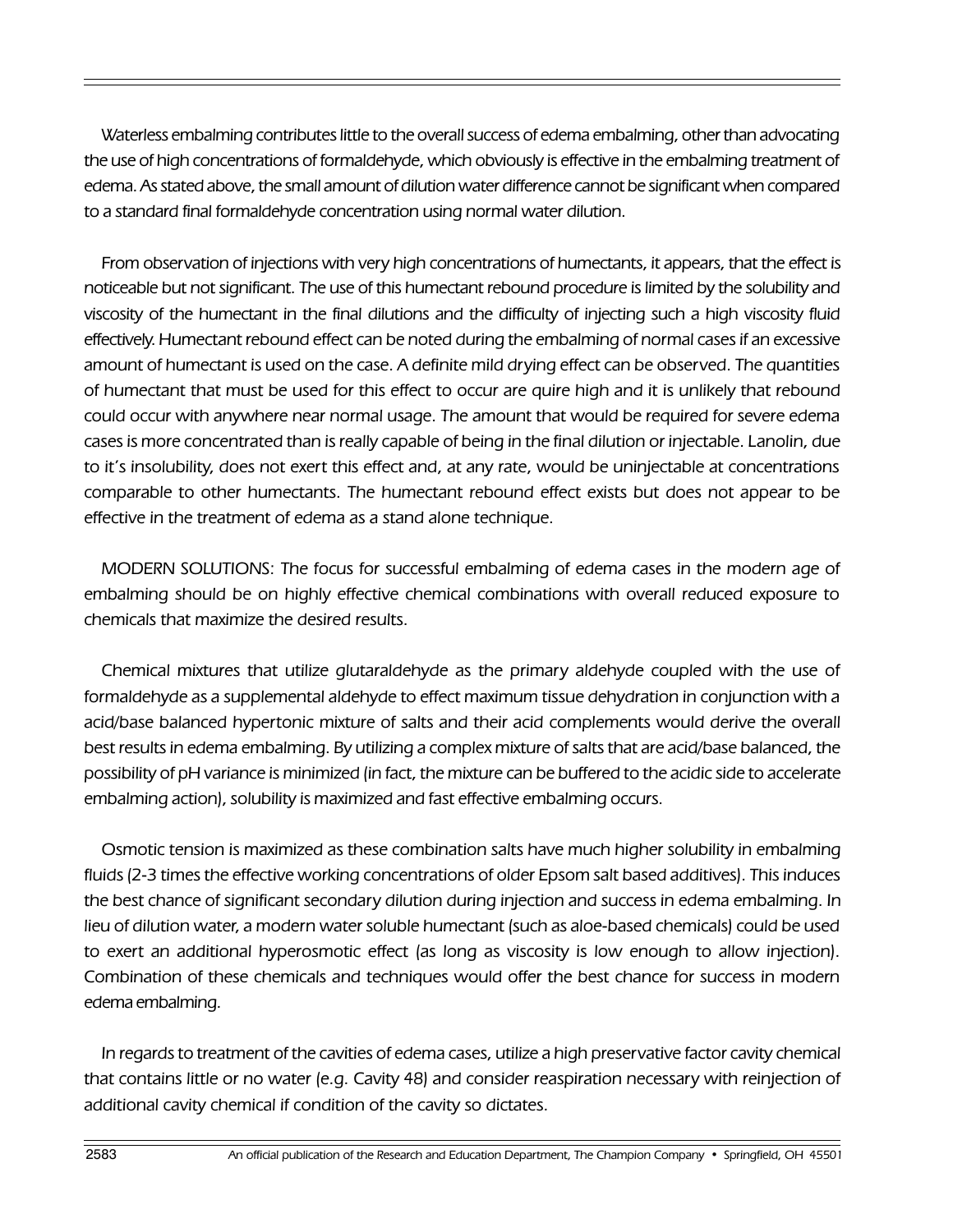SUMMARY: Edema is a constant and persistent problem in embalming and will only continue to worsen as more extraordinary medical measures are used to prolong the life of the medical patient. New chemicals coupled with proven techniques are capable of dealing effectively with this embalming problem. Modern high-technology embalming chemicals and additives that are glutaraldehyde driven and based on aldehyde overload with freed up formaldehyde added for dehydration are capable of excellent edema embalming results. In addition, the presence of acid/base balanced salts in high concentration increases the hyperosmolarity of the solution to enhance moisture reduction. These chemicals maximize embalming action while controlling pH and delivering hyperosmotic pressures much higher than previously possible and contributing to overall edema embalming success.

REFERENCES:

Bedino, J. Lab technical reports 1998, 1999, 2000. The Champion Company, Springfield, Ohio

Bedino, J. Field technical reports 1998, 1999, 2000. The Champion Company, Springfield, Ohio

Bedino, J. Waterless Embalming: An Investigation. Champion Expanding Encyclopedia of Mortuary Practices # 619. The Champion Company, Springfield, Ohio.

Mayer, R. Embalming: History, Theory and Practice. Second Edition., 1996. Appleton/Lange, Stamford, Ct.

The Merck Manual. Seventeenth Edition., 1999. Merck Publishing, New Jersey.

Tabers Cyclopedic Medical Dictionary., 18th Edition, 1997., F.A. Davis Co., Penn.

Oser, B.L., Hawk's Physiological Chemistry. 14th Edition, 1965., McGraw-Hill Pub. Co. New York.

Other Resources: Old embalming textbooks and notebooks from the extensive historical archives of the Champion Company, including some of the earliest Champion Encyclopedia Articles of the 1930's.